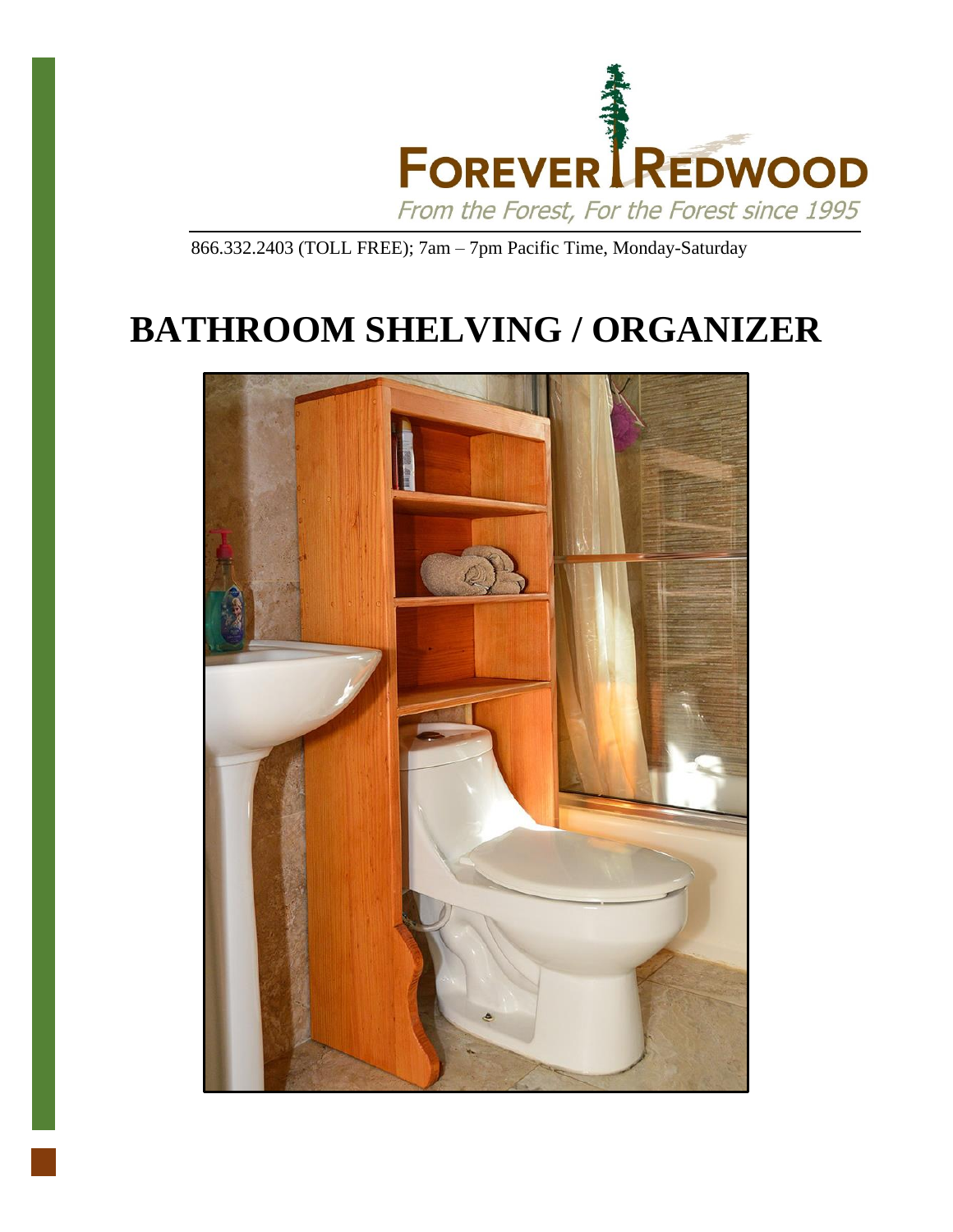## **CONTENT**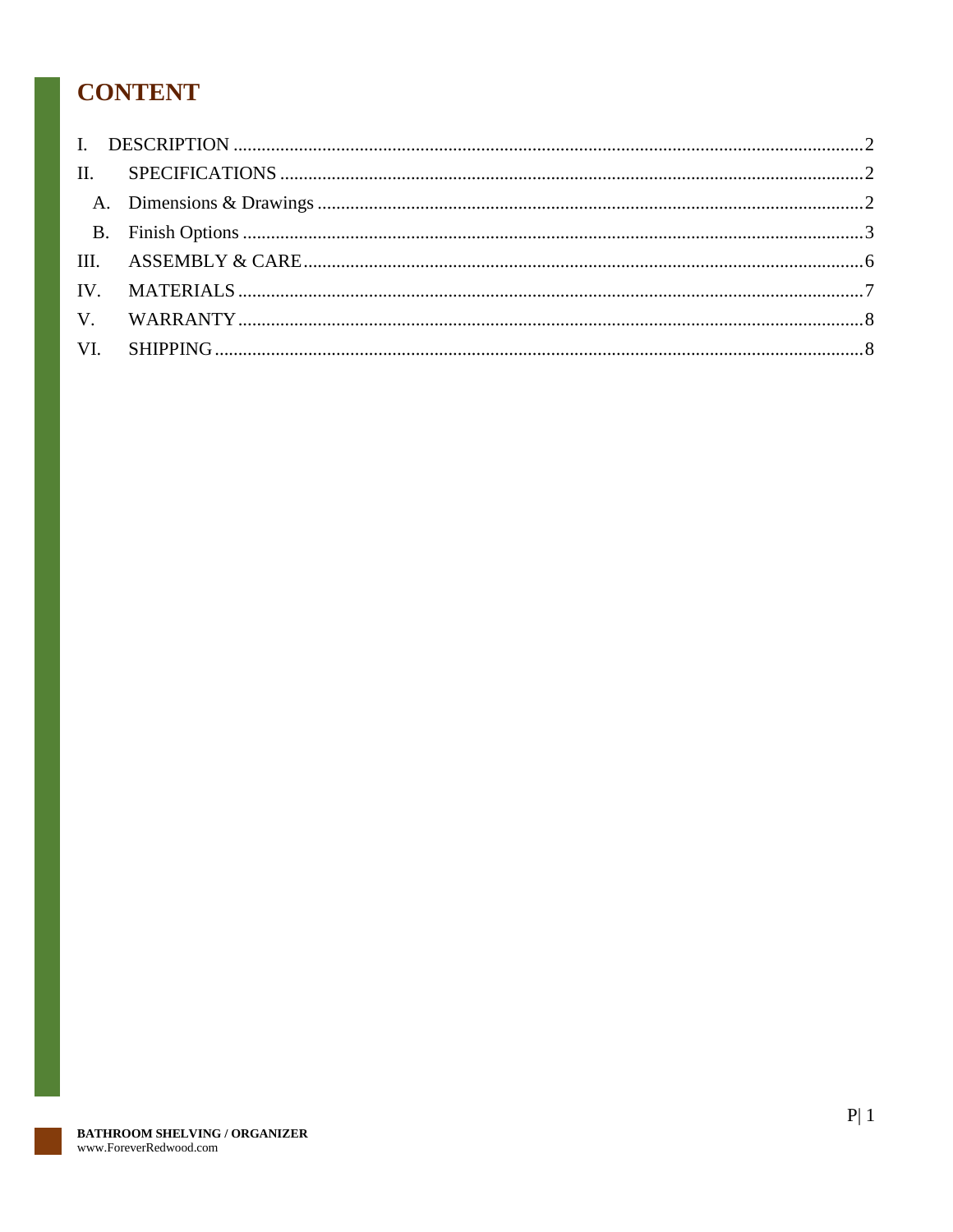### <span id="page-2-0"></span>**I. DESCRIPTION**

**Bathroom Shelving/Organizer keeps your bathroom neat and organized. You can store or stack all necessary bathroom accessories just where you need them.**

- **Design:** A practical unit that adds natural wood warmth to any bath area.
- **Quality:** Emphasis on safety overbuilt with thick timbers and finely finished for splinter free enjoyment.
- **Sizes:** Available in several standard sizes with various sealant choices.
- **Customize:** If you need a special size, just add a note in the Comments / Special Requests box.
- **Assembly:** Ships fully assembled. Just take out of the box and put to work!

### <span id="page-2-2"></span><span id="page-2-1"></span>**II. SPECIFICATIONS**

### **A. Dimensions & Drawings**

**Shelves:** For heights at 47 1/4 inches offer 2 Shelves, to 56 inches' height offer 3 Shelves.

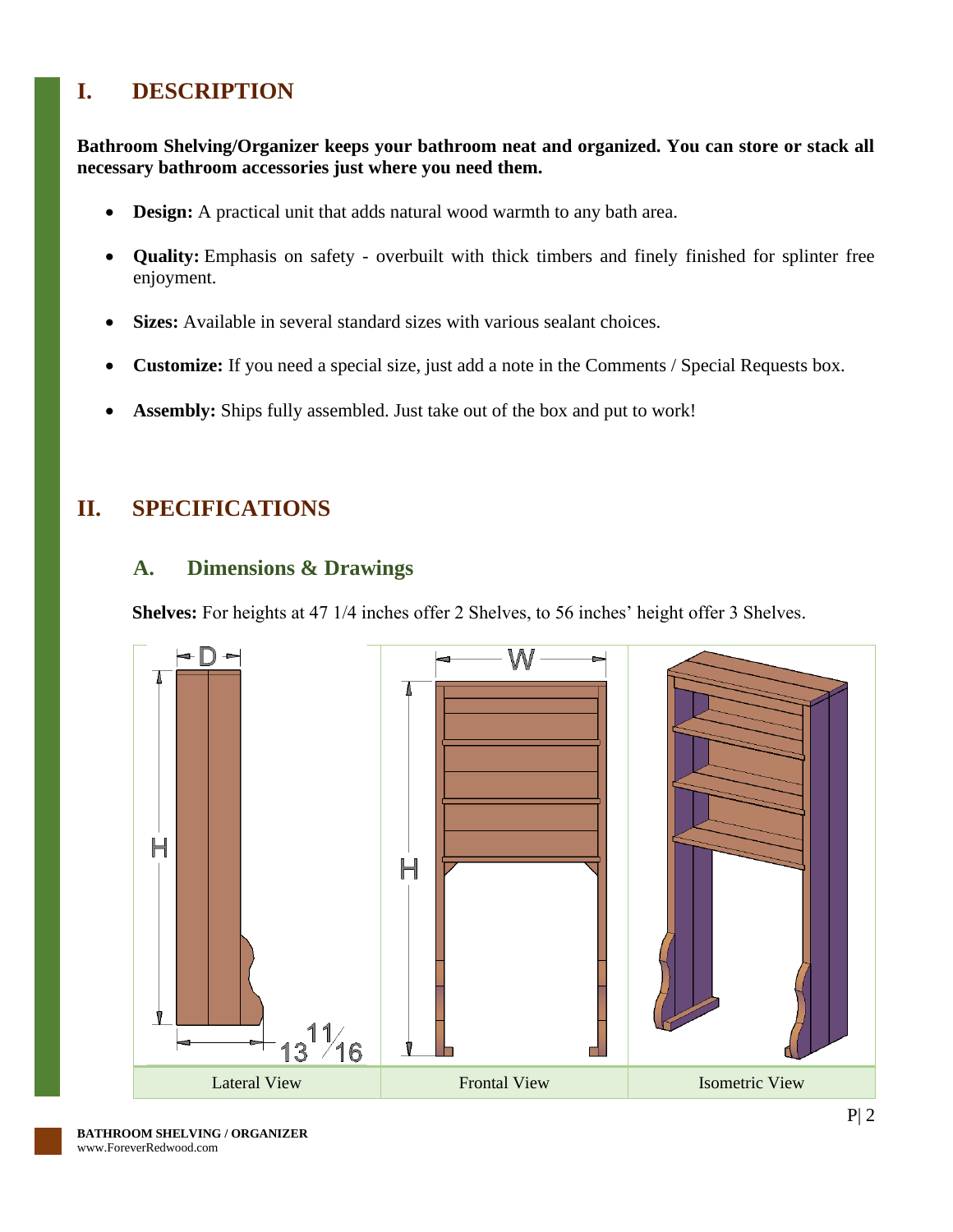### <span id="page-3-0"></span>**B. Finish Options**

All our furniture ships finely sanded to 220 grit for a smooth to the touch finish.

The most popular finish is our Transparent Premium Sealant. This sealant leaves your furniture looking natural and helps keep the beautiful wood surface colors from fading for several years. We use Sickens brand finishes because they are the best finishes on the market. For more information about our finishes and how to keep your furniture looking great year after year, please go to: Care  $\&$ [Finish.](https://www.foreverredwood.com/redwood-furniture/care-finish/)



#### **Unfinished (fine sanding only):**

If you are applying your own stain or want the surface color to fade to a "weathered look" in a few months. We do not recommend you leave your furniture unfinished outdoors for any extended period regardless of wood quality. Outdoor weather changes constantly and it is best to at least seal the wood to protect it from consistently absorbing and losing moisture.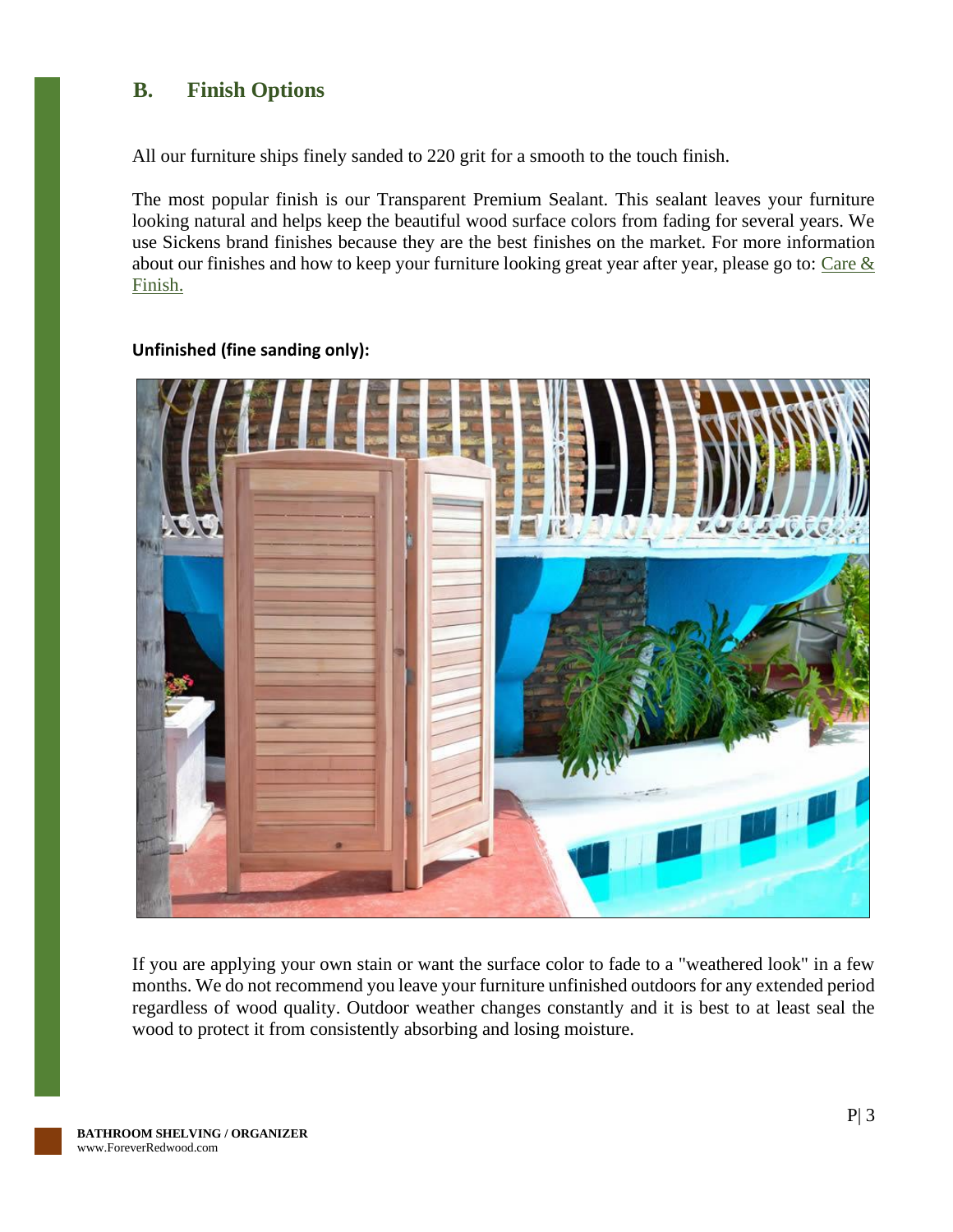#### **Transparent Premium Sealant - Recommended for Outdoors:**

Below are the 5 grades of wood we offer with the Transparent Premium Sealant applied. The color tones shown are close representations of the color your furniture will look like. There is no extra charge for the Transparent Premium Sealant:



We also offer the Transparent Premium Sealant with the following stains. There is a small charge for adding these stains because it increases the total amount of coats to 4 with the sealant as the final coats:

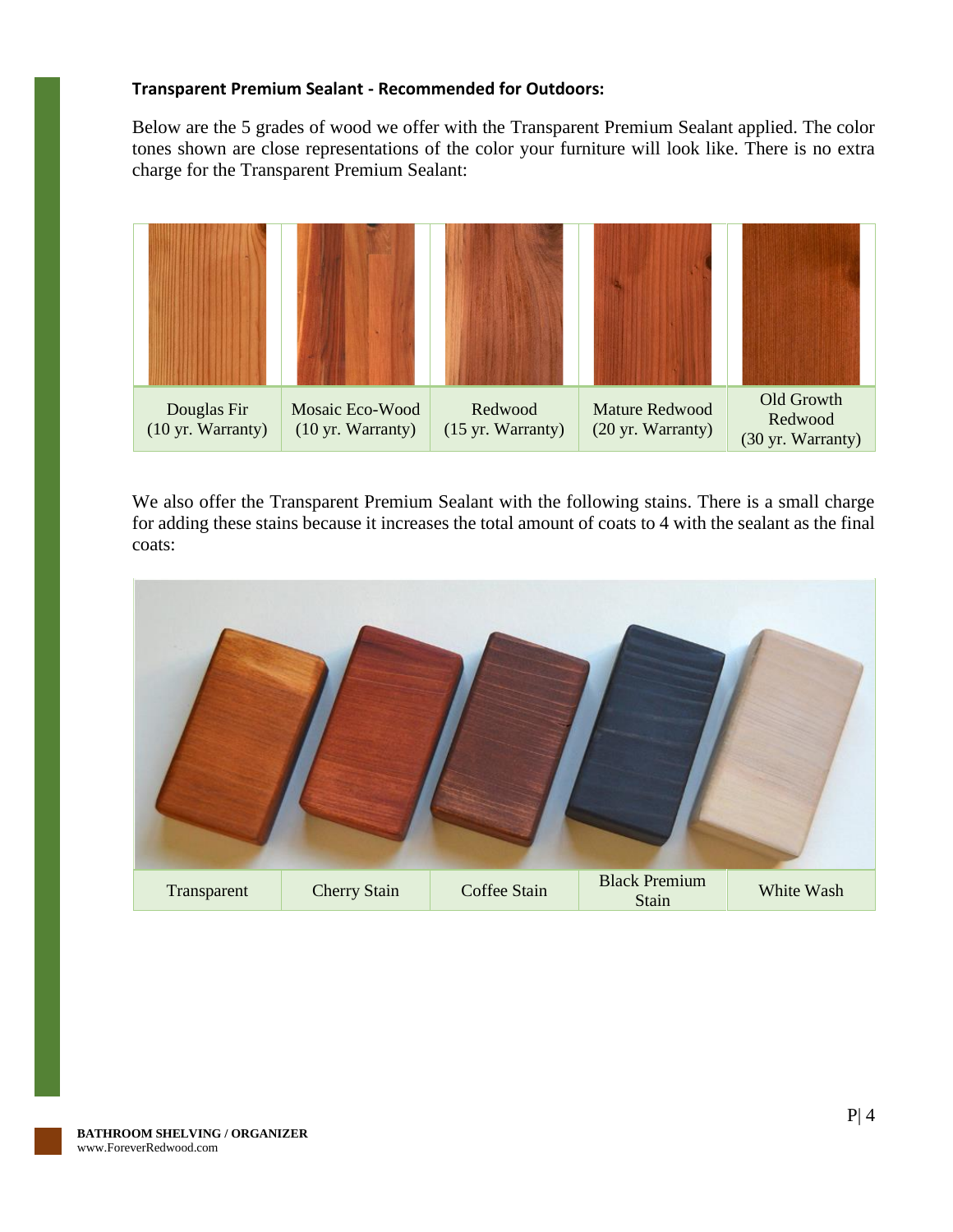

Here is how the Coffee Stain looks like on Redwood

Here is how the Cherry Stain looks like on Redwood



Here is how the Black Premium Stain looks like on Redwood

Here is how the White Wash looks like on Redwood

#### **Tiger Stripe Effect**

Douglas-Fir when stained dark creates a "tiger stripe" effect as shown in this photo. It is beautiful and most customers love it. If you are looking for a dark consistent stain and do not want to see a "tiger stripe effect", please go with any of the Redwood grades for a more consistent stain finish.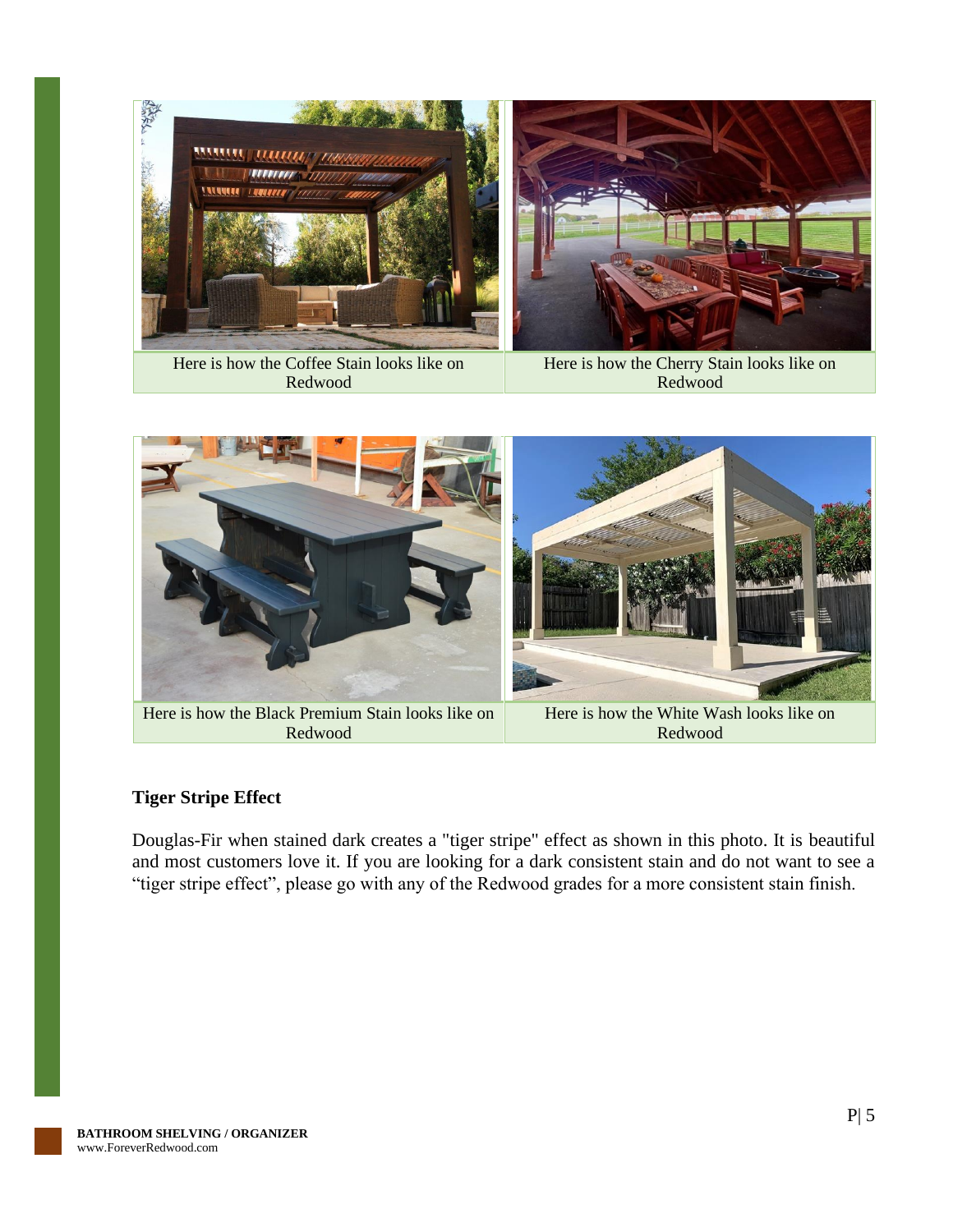

#### **Primers**

- **Off-White Oil-Based Primer:** If you are painting a light color. We apply two coats so that it is ready for one final coat.
- **Gray Oil-Based Primer**: If you are painting a darker color. We apply two coats so that it is ready for the final coat.

### <span id="page-6-0"></span>**III. ASSEMBLY & CARE**

The **Bathroom Shelving / Organizer** ship fully assembled. Just unpack and enjoy.

#### **All You Need is a Few Tools and a Friend.**

Assembly is best done by two people and usually takes about half a day to a day, depending on size. Pergolas need a ratchet wrench, a hammer and a ladder to put them together. In some cases, you might need a drill to attach the posts into concrete. As with all our products, we preassemble pergolas in our shop to ensure everything fits together. All hardware is included and all parts are clearly labeled before it is shipped. We also include detailed step-by-step instructions.

Take a look at our assembly instructions below for specific details. If you plan to pour concrete to hold the posts, the project will require an additional half day prior to assembly. Please do the concrete pour a few days prior to assembly to allow the concrete to cure.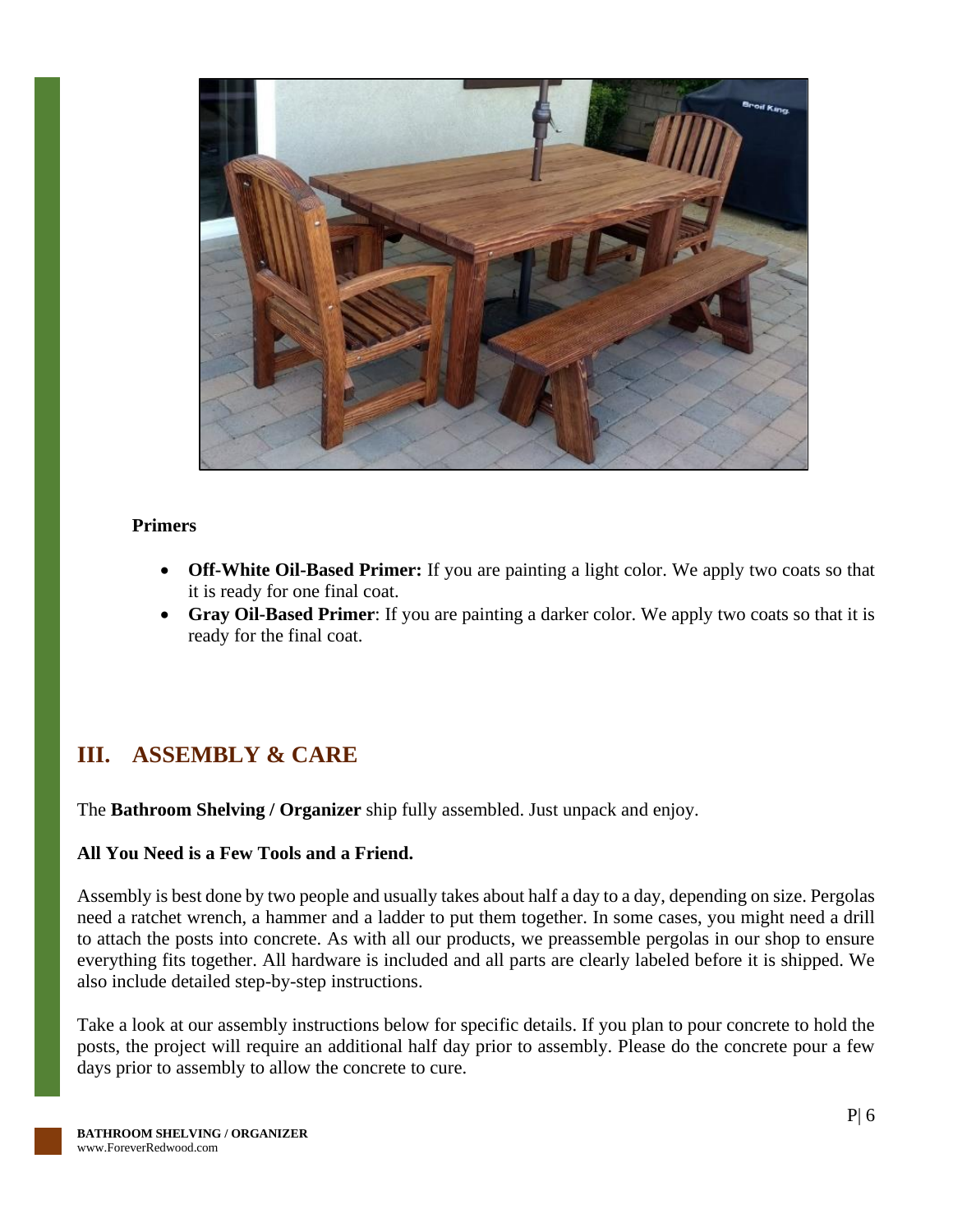#### **Installation Help.**

Special talent is not required to re-assemble our pergolas. But, if you would like help, [just let us know.](https://www.foreverredwood.com/information/contact) We have our own team for installations in California, Nevada and Southern Arizona and a network of local contractors we recommend for farther afield.

**Care:** Your Forever Redwood Furniture will last for decades in year-round weather without maintenance.

Depending on the wood grade you choose, even with harsh year-round outdoor conditions, you can expect your furniture to last from ten to forty years without maintenance of any kind.

Being outside year-round is rough on any woods finish. The surface absorbs UV rays, pollution, constant variations in moisture and temperature and it also oxidizes. This is why most wood just doesn't hold up and the surface color slowly changes towards a silver patina over the years. But, with Forever Redwood, you don't have to worry. The silver patina is surface deep only (less than 1/64") and is not indicative of decay. Your set will last decades and is not compromised in any way by the surface color change. For example, we keep our display items as is without refinishing to show off this natural aging (we like the patina!).

Although Forever Redwood is maintenance-free, we recommended you take a few minutes as needed to clean by either hosing down and/or brushing/dusting away accumulated debris (no soap or chemicals needed). If you'd like to keep your set looking its best for decades, please go to: [Care and Finish.](https://www.foreverredwood.com/redwood-furniture/care-finish)

### <span id="page-7-0"></span>**IV. MATERIALS**

The secret to outdoor longevity begins and ends with the wood. We use generous amounts of the most decay resistant wood available. We encourage our customers to compare photos of our items side by side with any competing product. Thickness counts. Furniture that is thin and light simply won't last in the year round weather.

To keep your furniture beautiful, we use only stainless steel hardware and the highest quality stains and sealants. We use only the Sickens brand of sealants.

Our primary customer has always been the homeowner that appreciates spending a bit more for quality that will last decades.

Our products are installed with organizations that appreciate longevity like the U.S. Forest Service, U.S. military installations, State and City parks, golf clubs and hotels.

We are favored by many landscape architects and contractors because they can count on exceptional quality and quick personal service to complete projects.

We build each item by hand. This insures your set is finely finished and carefully inspected. Old-fashioned hand building also allows us to adjust the size or design of any item to fit your needs.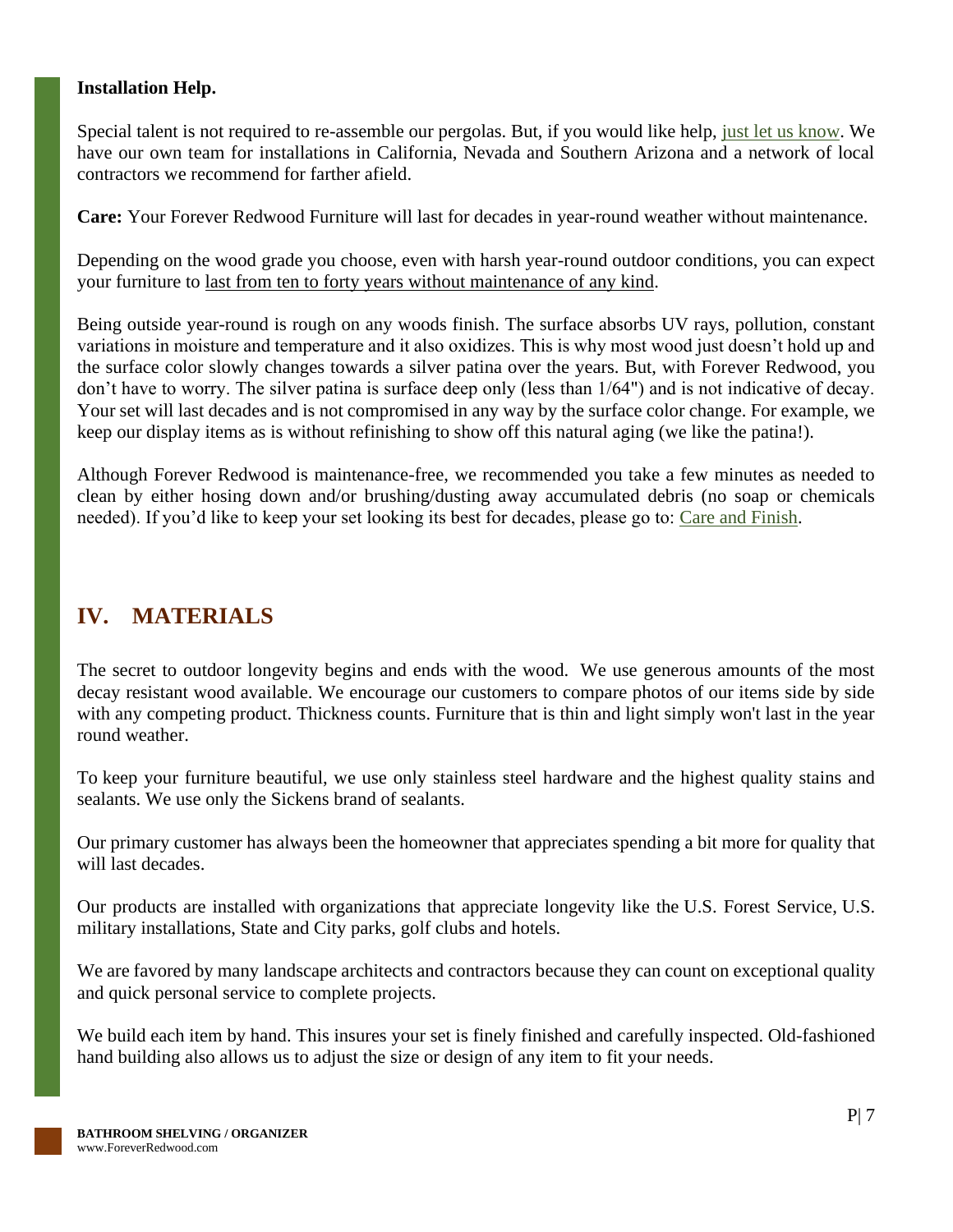Because we are a forestry company, we can offer 5 exceptional wood grades to choose from our carefully managed forests with warranties of up to 30 years against decay in any weather. [Click for more about our 5](https://www.foreverredwood.com/redwood-furniture/wood-grade/)  [wood grades.](https://www.foreverredwood.com/redwood-furniture/wood-grade/)

### <span id="page-8-0"></span>**V. WARRANTY**

Wood decay is warrantied up to 30 years depending on the wood grade. No other outdoor furniture manufacturer has warranties like this. The key is the excellent quality of our wood and the extra-thick timber designs of all our pieces.

#### **Wood Grades and Decay Warranty:**

- Douglas-fir: 10 years
- Mosaic Eco-Wood: 10 years
- Redwood: 15 years
- Mature Redwood: 20 years
- Old-Growth Redwood: 30 years

Forever Redwood stands behind its products. We are committed to quickly resolving any issues that might occur. For more information please see our [Warranty](https://www.foreverredwood.com/redwood-furniture/warranty) page.

### <span id="page-8-1"></span>**VI. SHIPPING**

### **We offer 4 Shipping Options in the U.S.:**

- Rush Shipping (ships in 3 weeks).
- Priority Shipping (ships in 6 weeks).
- Standard Shipping (ships in 10 weeks).
- Free Shipping in the Continental U.S. (ships in 14 weeks).

### **Notes for Orders requiring drawings or approvals:**

All Shade Structure orders (Pergolas, Pavilions, Gazebos and Arbors) require drawings to make sure all details are agreed upon prior to building and to give our customers the ability to customize their structures to meet their needs. We also sometimes make custom changes to Swings, Planters, Benches, Tables and other standard production items per customer requests. If your order has a custom detail or is a shade structure, you will receive your first drawings via email within 5 business days of receiving your completed order with a deposit.